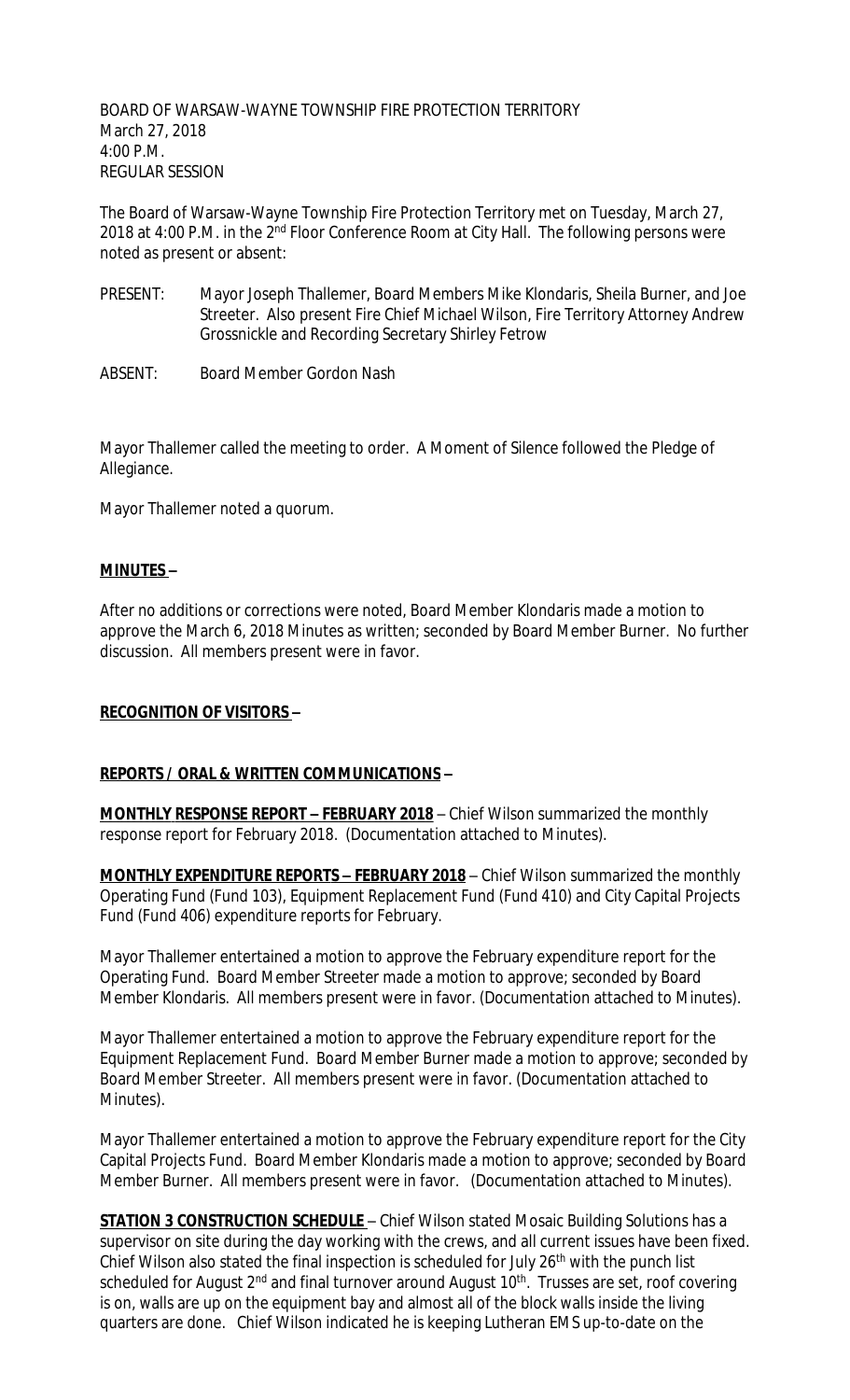progress. The question was raised as to the installation schedule for the tornado siren. Chief Wilson indicated he would ask for a time frame at the construction meeting that will be held on March 28<sup>th</sup>. (Documentation attached to Minutes).

**CITY WIDE RADIO SYSTEM UPGRADE – J & K COMMUNICATIONS, INC.** – Chief Wilson advised that the Board of Works approved the contract and the City of Warsaw is moving forward with a city-wide radio communication program. Chief Wilson provided a contract worksheet showing the annual installment over a three-year period and the fund appropriation. (Documentation attached to Minutes).

## **UNFINISHED BUSINESS –**

**SQUAD 13-4** – Chief Wilson had previously presented to the Fire Territory Board a request to allow the Equipment Replacement Committee to start designing and pricing the replacement engine for Squad 13-4. At that time Mayor Thallemer asked Chief Wilson to update the current vehicle listing showing placement of the trucks at each station. Chief Wilson provided a spreadsheet listing vehicle, station, description, year, make, model, miles, VIN number and cost. Chief Wilson also provided a spreadsheet listing apparatus, cost, life expectation, replacement date and replacement estimated cost. After a discussion, Board Member Streeter made a motion for the committee to start the design and pricing process. After further discussion, the motion was seconded by Board Member Burner. All members present were in favor. (Documentation attached to Minutes).

## **NEW BUSINESS –**

**RIGHT STUFF SOFTWARE CORPORATION – CITY-WIDE PAYROLL SOFTWARE CONTRACT** –

Mayor Thallemer stated this is a city-wide payroll software contract approved at the Board of Works in February. Fire Territory Attorney Grossnickle noted it contains an auto-renewal clause after three years and in order to terminate the contract, notification is to be made in writing 90 days prior to the expiration of the first term. Mayor Thallemer entertained a motion to approve the contract. Board Member Streeter made a motion to approve, seconded by Board Member Klondaris. No further discussion. All members present were in favor. (Documentation attached to Minutes).

**MOSAIC BUILDING SOLUTIONS APPLICATION NO. 6 - PERMISSION TO PAY - Mayor Thallemer** indicated Application No. 6 totaled \$111,672.00; Aimee Shimasaki from MartinRiley Architects certified that the work has been done and approved the payment amount. Mayor Thallemer entertained a motion to pay. Board Member Klondaris made the motion; seconded by Board Member Burner. No further discussion. All members present were in favor. (Documentation attached to Minutes).

**MOSAIC BUILDING SOLUTIONS APPLICATION NO. 7 - PERMISSION TO PAY - Mayor Thallemer** indicated Application No. 7 totaled \$407,511.90 also certified by MartinRiley Architects. Mayor Thallemer entertained a motion to pay. Board Member Streeter made a motion to pay; seconded by Board Member Klondaris. No further discussion. All members present were in favor. (Documentation attached to Minutes).

#### **TRAVEL REQUESTS** –

Chief Wilson summarized the travel requests as listed on the WWFT Travel Requests spreadsheet. Mayor Thallemer entertained a motion to approve the travel requests. Board Member Burner made a motion to approve; seconded by Board Member Streeter. No further discussion. All members present were in favor. (Documentation attached to Minutes).